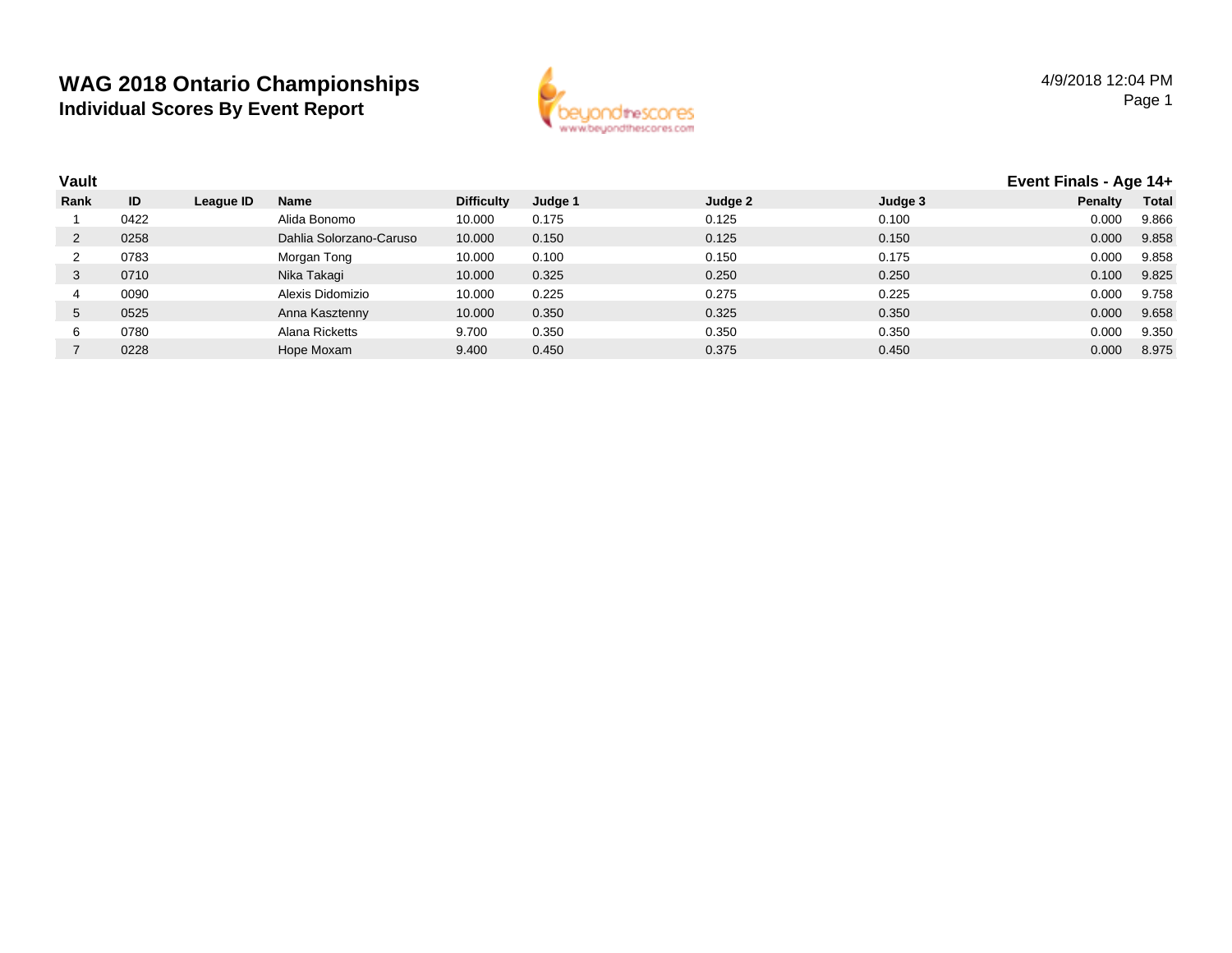

| <b>Bars</b> |      |           |                         |                   |         |         |         |         | Event Finals - Age 14+ |  |
|-------------|------|-----------|-------------------------|-------------------|---------|---------|---------|---------|------------------------|--|
| Rank        | ID   | League ID | <b>Name</b>             | <b>Difficulty</b> | Judge 1 | Judge 2 | Judge 3 | Penalty | <b>Total</b>           |  |
|             | 0258 |           | Dahlia Solorzano-Caruso | 10.000            | 0.350   | 0.500   | 0.450   | 0.000   | 9.566                  |  |
|             | 0090 |           | Alexis Didomizio        | 10.000            | 0.450   | 0.425   | 0.475   | 0.000   | 9.550                  |  |
|             | 0710 |           | Nika Takagi             | 10.000            | 0.450   | 0.425   | 0.475   | 0.000   | 9.550                  |  |
|             | 0509 |           | Grace Rojas             | 10.000            | 0.450   | 0.550   | 0.400   | 0.000   | 9.533                  |  |
|             | 0467 |           | Wynne Allen             | 10.000            | 0.700   | 0.675   | 0.700   | 0.000   | 9.308                  |  |
| 5           | 0081 |           | Olivia Brunetti         | 9.900             | 0.800   | 1.100   | 1.000   | 0.000   | 8.933                  |  |
|             | 0228 |           | Hope Moxam              | 9.700             | 0.925   | 1.100   | 1.125   | 0.000   | 8.650                  |  |
|             | 0021 |           | Abigail Panilan-Yan     | 9.900             | 1.825   | 1.425   | 1.725   | 0.000   | 8.241                  |  |
|             |      |           |                         |                   |         |         |         |         |                        |  |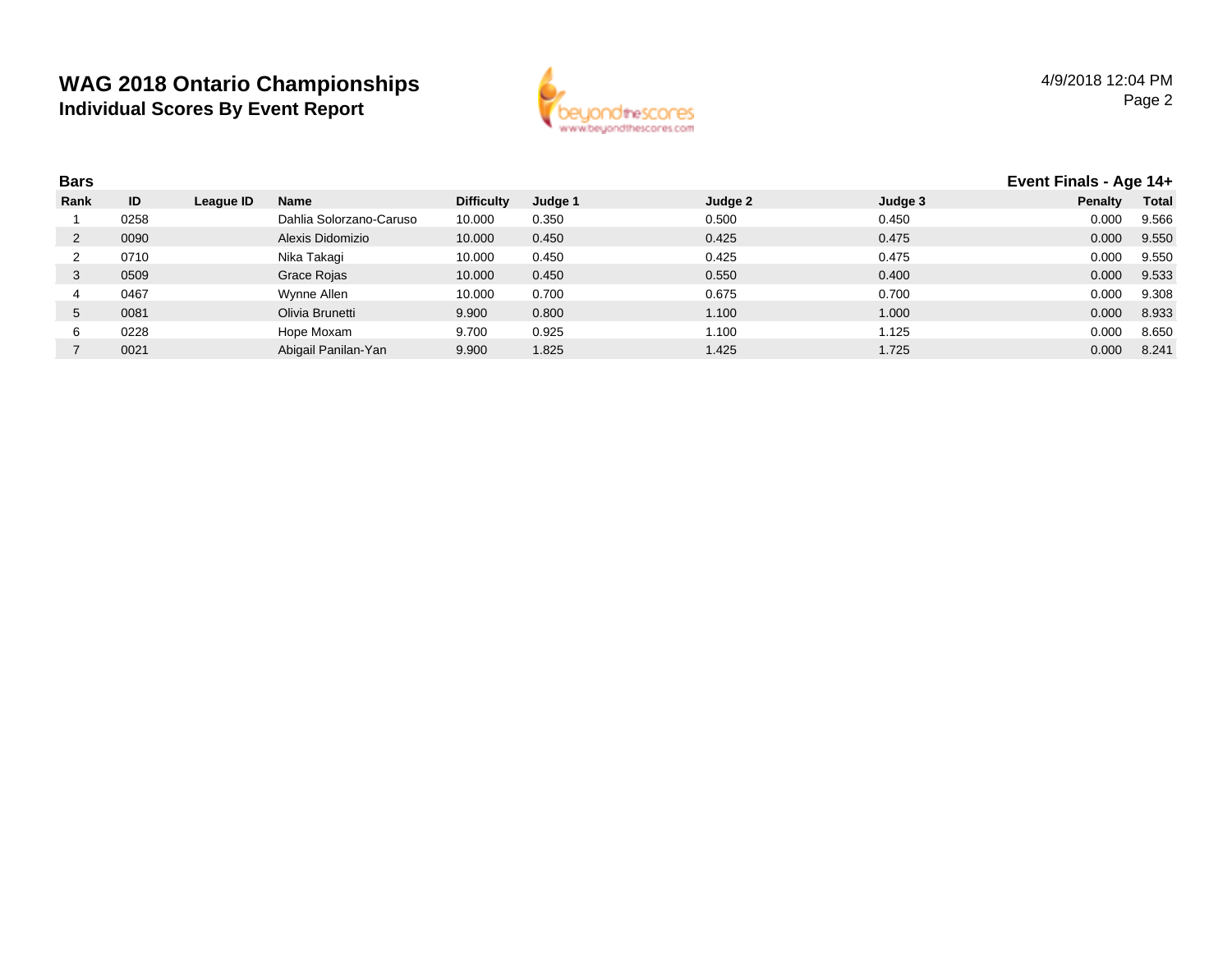

| <b>Beam</b> |      |           |                     |                   |         |         |         | Event Finals - Age 14+ |              |
|-------------|------|-----------|---------------------|-------------------|---------|---------|---------|------------------------|--------------|
| Rank        | ID   | League ID | <b>Name</b>         | <b>Difficulty</b> | Judge 1 | Judge 2 | Judge 3 | <b>Penalty</b>         | <b>Total</b> |
|             | 0228 |           | Hope Moxam          | 10.000            | 0.250   | 0.150   | 0.200   | 0.000                  | 9.800        |
|             | 0090 |           | Alexis Didomizio    | 10.000            | 0.300   | 0.400   | 0.300   | 0.000                  | 9.666        |
|             | 0509 |           | Grace Rojas         | 10.000            | 0.400   | 0.300   | 0.350   | 0.000                  | 9.650        |
| 4           | 0081 |           | Olivia Brunetti     | 9.900             | 0.500   | 0.300   | 0.450   | 0.000                  | 9.483        |
| C.          | 0780 |           | Alana Ricketts      | 9.900             | 0.400   | 0.450   | 0.500   | 0.000                  | 9.450        |
| 6           | 0266 |           | Breanna Ho          | 9.900             | 0.800   | 0.750   | 0.800   | 0.000                  | 9.116        |
|             | 0208 |           | Vanessa Bryk        | 9.800             | 0.850   | 1.050   | 0.850   | 0.000                  | 8.883        |
| 8           | 0021 |           | Abigail Panilan-Yan | 9.600             | 1.000   | 1.000   | 0.900   | 0.000                  | 8.633        |
|             |      |           |                     |                   |         |         |         |                        |              |